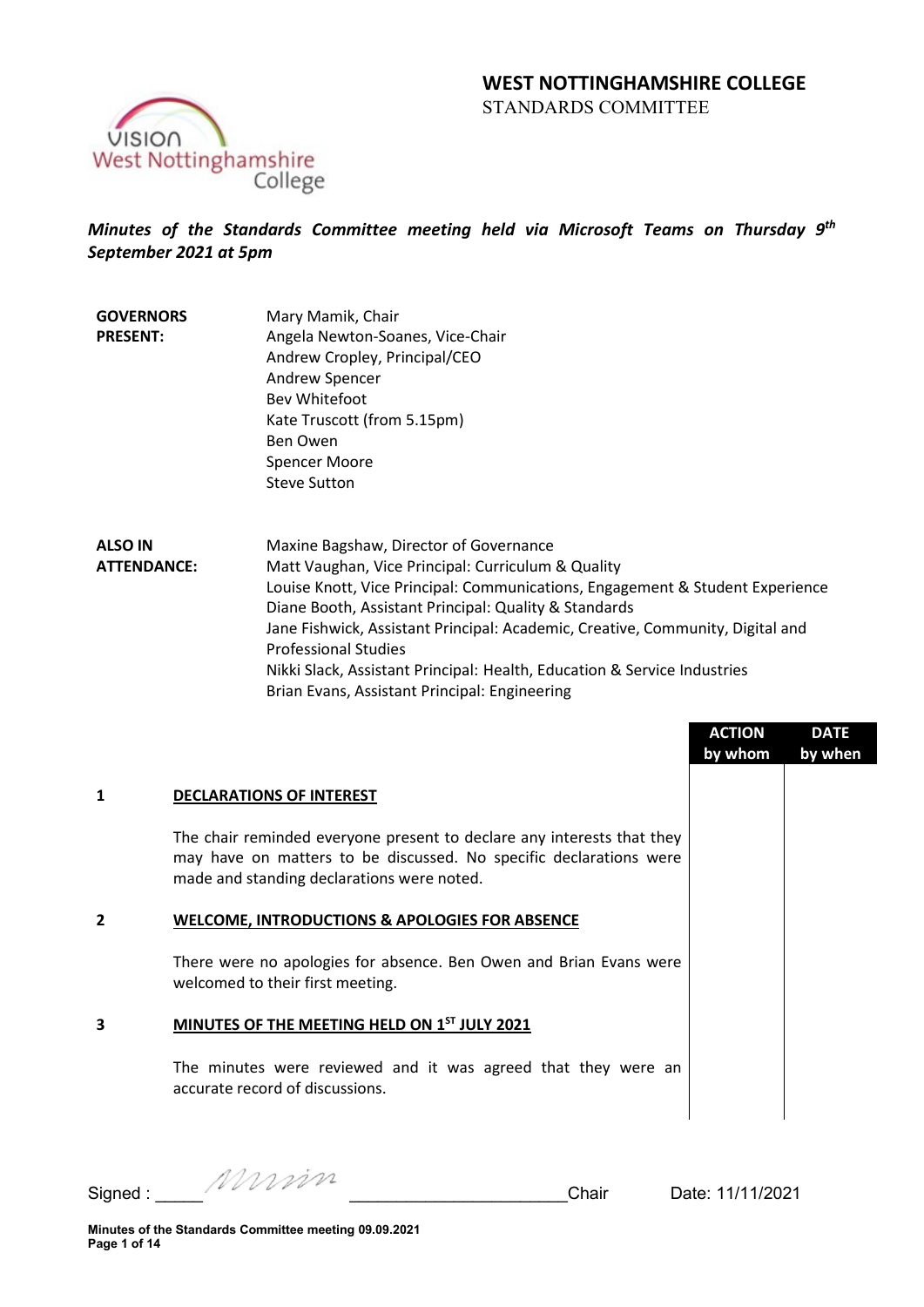AGREED: to approve the minutes of the meeting held on 1<sup>st</sup> July 2021.

There were no matters arising.

## **4 ACTION PROGRESS REPORT**

The committee were happy to note the content of the update provided.

### **5 QIAP – 2020/21 YEAREND REVIEW AND 2021/22 PLAN**

The vice principal: curriculum & quality introduced the detailed reports and comprehensive documents. Key matters highlighted were:

- Section 3.1 this indicates that one action is RAG-rated as green whilst the others are amber.
- Section 3.2 focus is now on missed learning and any gaps.
- The college has to ensure that any potential previous poor educational experience is addressed.
- The college is making improvements in areas where it is still not good enough; however, there continues to be more to do.
- Over 55% of curriculum areas are self-assessing as good or better; however, those that are self-assessing as requires improvement need to be addressed.
- The basis for requires improvement self-assessment is influenced by the challenging circumstances last year. All teams are currently undertaking a stocktake to see if there have been improvements and the deep dive process is being used to improve this.
- There is more to do but the college is certainly improving. The intention is to 'take stock' in November, and a further update on this will be provided to the next meeting.
- English provision is still self-assessing as requires improvement but is very nearly tipping into the good.

One member of the committee noted the position in relation to English attendance and asked why this is lower than vocational. The vice principal: curriculum & quality acknowledged that cumulative attendance is not where the college wants it to be; however, he explained that there was an improvement when students returned to site in the summer term. This is one reason why the team are waiting to assess the position this term before a decision is made as to whether or not the self-assessment can move to good.

One member of the committee asked whether there are any deep dive areas which are of concern and/or a focus. The vice principal: curriculum & quality indicated that engineering remains an area of concern/focus and, in his view, this is an area that needs to be driven hard to improve. He confirmed that lots of CPD has been provided to staff but that there is a stubborn 30% of teaching and learning which still needs to improve.

Signed : \_\_\_\_\_ \_\_\_\_\_\_\_\_\_\_\_\_\_\_\_\_\_\_\_\_\_\_\_Chair Date: 11/11/2021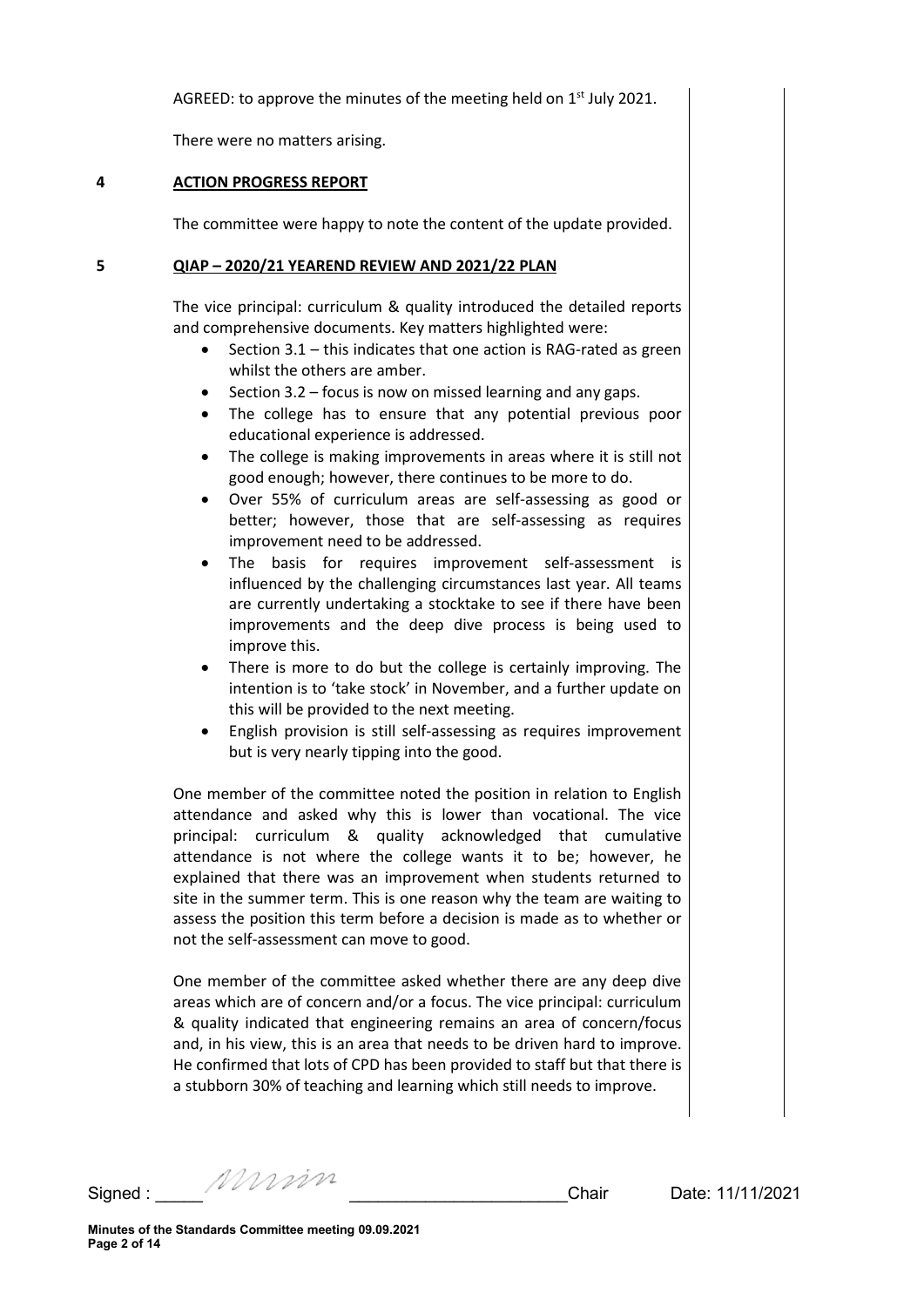(Kate Truscott joined the meeting at 5.15pm)

The vice principal: curriculum & quality explained that the new EIF focuses on cognitive learning and that it may be a challenge in some areas for staff to understand the cognitive requirements. He indicated that this is something that will influence a grading of requires improvement rather than good.

The committee were advised that, in some aspects of engineering provision, there are difficulties in terms of sequencing, recall and revisiting. He explained that there are really experienced teachers within this department but that some are struggling with the psychology needed.

The vice principal: curriculum & quality reiterated that the college is improving but acknowledged that there is more to do in relation to engineering provision.

AGREED: to note the content of the update provided.

#### **6 PERFORMANCE REPORT – YEAREND DATA ON A PAGE 2020/21**

The assistant principal: quality and standards introduced this item and indicated that the residual scores/progress measure has not been included. She explained that a lot of areas fall within the delayed categories and there are many practical subjects which are not yet quite complete. She indicated that, in other areas, the college is only part-way through the claiming process and, therefore, residual score/progress measures have not been presented as this would not provide an accurate picture. It was explained that the residual position is changing every day.

The assistant principal: quality & standards highlighted some of the changes since the previous report, including:

- Young people
	- Attendance has improved slightly by 0.3%
	- Decline in retention by 0.6%
	- Vocational attendance is +0.4%
	- The position for English is the same as previously reported
	- The position for maths has declined slightly
- Adult
	- All position is +0.3%
	- Retention is -2%
- **Subcontracting** 
	- Retention is +0.2%
	- Achievement is -1%
- **Community** 
	- Retention is +0.7%

Signed : \_\_\_\_\_ \_\_\_\_\_\_\_\_\_\_\_\_\_\_\_\_\_\_\_\_\_\_\_Chair Date: 11/11/2021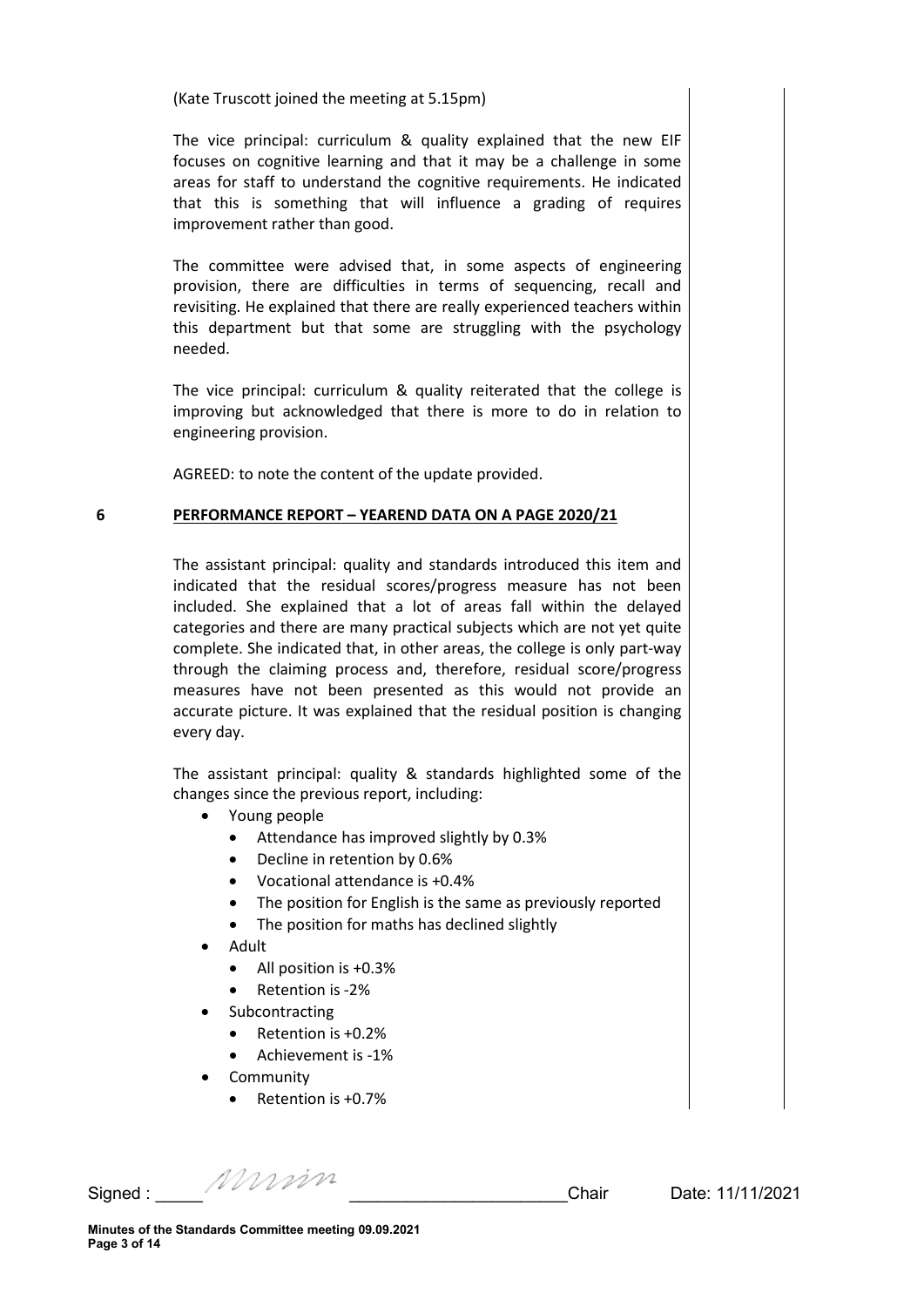- Achievement is +15.6%
- Apprenticeship provision
	- All is -0.01%
	- Retention is -2.1%
	- The off the job position is -2%
- Apprenticeship reviews are -13%

The committee asked for further explanation regarding the decline in the level of reviews completed. The assistant principal: quality & standards explained that there were a high number of apprentices who took annual leave that had been saved as a result of lockdown, and she gave assurance that the college is expecting the position to improve. The committee were advised that six reviews in one area alone were completed in the last week and there is an expectation that the backlog will be addressed.

- High needs
	- Attendance is +0.2%
	- Retention +1.9%
- Free school meals
	- Attendance is +0.3%
	- Retention is -0.3%

The committee were advised that deep dives have recommenced this week and that subcontractor provision remains the area of focus as, in other areas, there has been a close to the academic year. The committee were reminded that some of the deep dives completed in 20/21 were not graded given the move to online provision.

One member of the committee asked whether the educational models are now back to 'normal'. The committee were advised that the main issues remain in terms of delays to assessments, grade queries, and a decline in the number of apprenticeship reviews; however, again, the committee were given assurance in relation to this. Assistant principals are closely monitoring the situation and the data inputted to the system, particularly in relation to enrolments and claims. Staff are working hard to get the data onto the system as this will impact on the overall yearend position.

The committee were advised that one of the regular apprenticeship monitoring meetings took place earlier in the day with lots of challenge issued in terms of the reviews. Senior staff were given plausible explanations and reasons for the data, e.g., for hair and beauty apprentices, there have been significant changes to working patterns and employer needs. The college did use Easter to catch up, but this impacted upon the ability to take annual leave, which then had to be taken in the summer. It was explained that the level of annual leave taken in the summer is more than usual. The committee were given assurance that the spikes can be explained and are influenced at a local

Signed : \_\_\_\_\_ \_\_\_\_\_\_\_\_\_\_\_\_\_\_\_\_\_\_\_\_\_\_\_Chair Date: 11/11/2021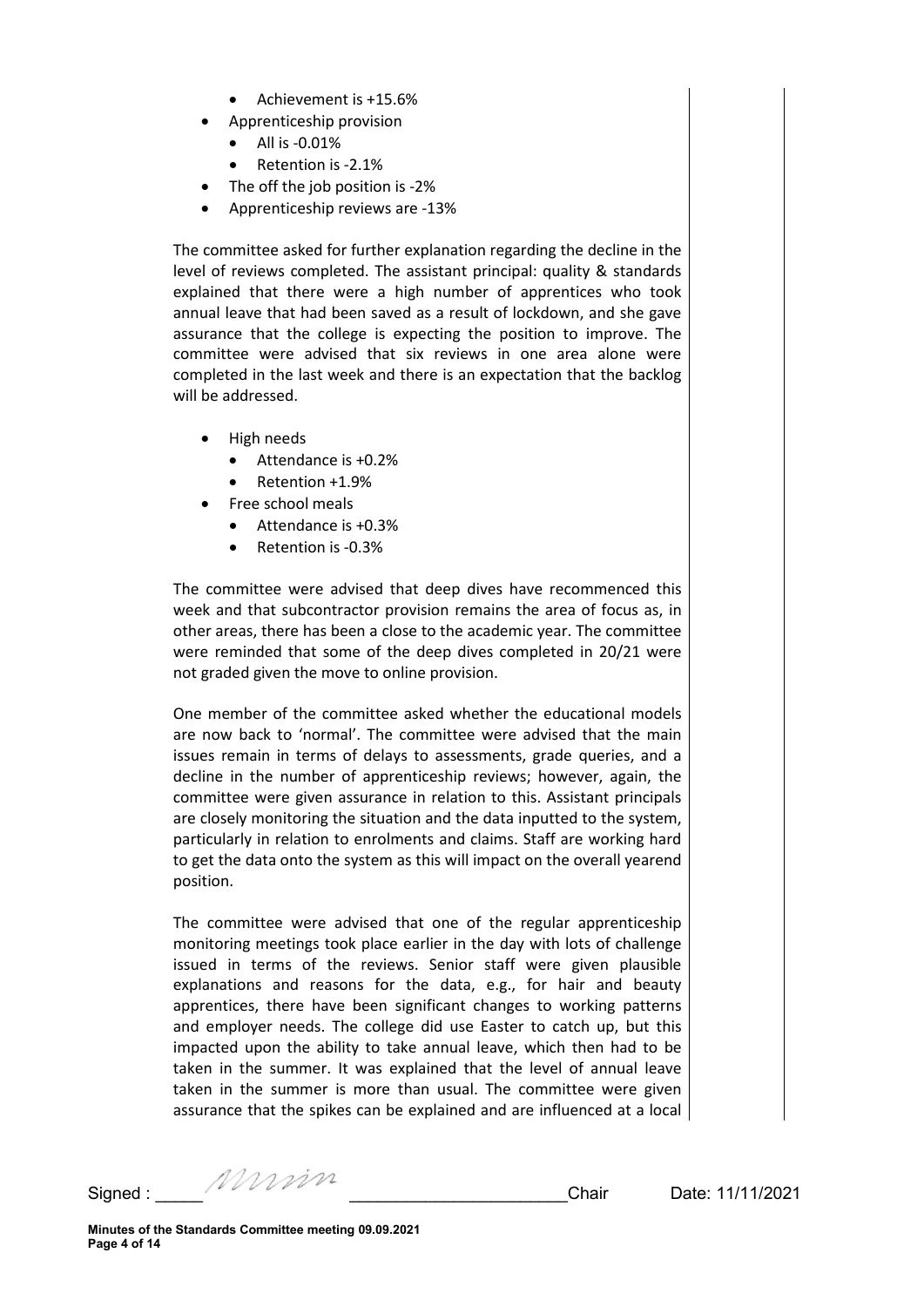level.

A question and challenge from the committee was that this appears to be a stubborn area that the college does not seem to be able to get on top of, both in terms of a) normal frequency of reviews and b) any catchup on missed reviews and delays. They asked whether there are any better performing areas that others can learn from. The assistant principal: quality & standards indicated that the college will not seek to catch up on the missed reviews and will simply use the next scheduled opportunity and ensure that a really thorough review is carried out. She indicated that the college very much considers that activity is now back to normal and, therefore, there shouldn't be any backlogs, and she provided assurance that this is being monitored. Because of concerns in this area, the committee asked that the data update to be provided at the next meeting is given more time for deeper analysis and questioning.

AGREED: to note the content of the update provided.

### **7 BALANCED SCORECARD ITEMS AND ANNUAL KPIS – 2021/22 PROPOSALS FOR DISCUSSION**

The vice principals introduced this report and indicated that there were four key areas, which are:

- 1) Impact of the ASPIRE curriculum on deep dives key matters noted were:
- The focus on ambition is underpinned by the ASPIRE commitments.
- Section 2.2 explains the deep dive process and places an emphasis on how leaders and managers underpin the curriculum.
- The college is planning to use a matrix at each deep dive to assess how each of the six elements are being addressed. This will start to get staff to use the framework more and will enable a more objective view and ability to report to this committee.
- 2) Outcome of deep dives it was acknowledged that this was fully reported at the last meeting.
- 3) QIAP progress key matters noted were:
- There is a comprehensive range of quality assurance and quality improvement processes in place.
- Apprenticeship provision continues to improve, but there are still pockets of concern.
- The key is to ensure stable and strong staff teams.
- There is now a strong set of teachers in health and social care who bring really relevant industrial skills.
- There is now a stable team in place for brickwork.
- In terms of the BRAG ratings, the majority are amber, and it was

Signed : \_\_\_\_\_ \_\_\_\_\_\_\_\_\_\_\_\_\_\_\_\_\_\_\_\_\_\_\_Chair Date: 11/11/2021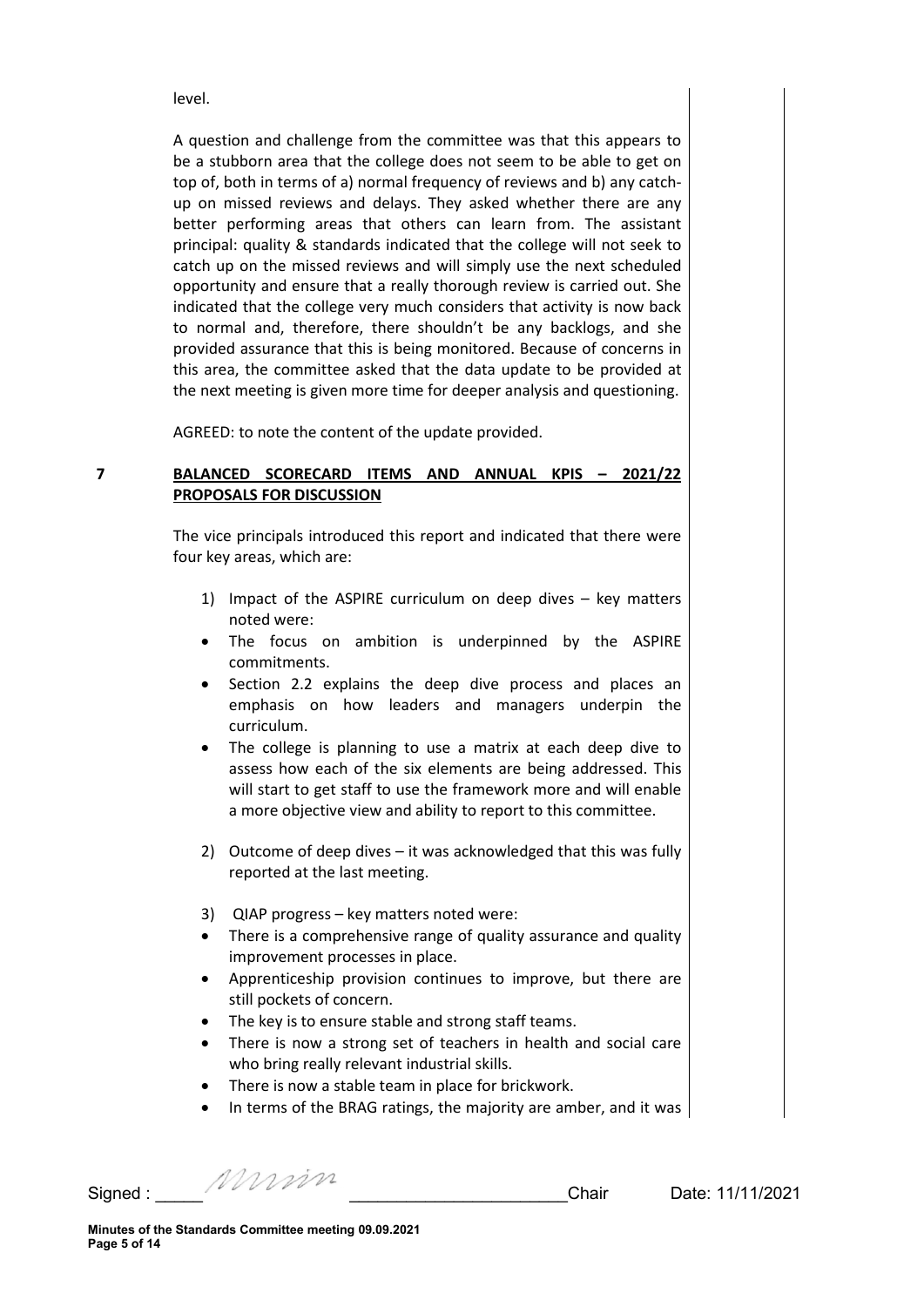explained that this is because the college continues to be very self-critical and wants to ensure the best for learners.

- 4) Upskilling of teachers key matters noted were:
- Section 5.2 shows that CPD is extensive and there are now good partnerships in place with strong secondary schools.
- Section 5.6 summarises the comprehensive week of CPD provided. This works to set high expectations, and national experts have been used to support improvements.
- On 31<sup>st</sup> August 2021, there was further teacher training undertaken, including the use of digital innovations.
- Section 6.2 provides a summary of apprenticeship provision. This has improved on previous years; however, there is still a need to improve in relation to reviews and the recording of activity. The senior team are now working closely with assistant principals and assessors in relation to this, and the expectation is that the position will improve as activity normalises.

In general discussion, the committee all agreed that it was heartening to see the CPD statistics but questioned whether there are any concerns regarding take-up and/or resistance to training being offered. The vice principal: curriculum & quality indicated that there is a very small number in two main areas – maths and construction – where take-up of training is not at the level seen in other areas. The committee were advised that English provision has really improved and is on a great trajectory, with the team having a real 'can do' attitude. In relation to the maths team, he expressed the view that there was circa 20% who were being continually encouraged to access training but that there was a disproportionate amount of time having to be committed in this area.

In relation to construction, he indicated that there was a remaining few members of staff unwilling to complete training but that the position is much improved when compared to 12 months ago. A challenge from the committee was to ensure that there are processes in place to ensure that training and CPD is not 'optional'. The committee were advised that there has been a new head of maths appointed and that the college is hopeful that she will influence culture and attitudes.

AGREED: to note the content of the update provided.

In relation to the KPIs proposed for 21/22, the committee's attention was drawn to section 7.1 of the report, and key points highlighted were:

- Objectives in relation to localisation have been removed as the senior team feel that this has been achieved.
- There is now more focus on employer partnerships.
- The executive team have worked with the vice chair, Sardip Sandhu, to transfer objectives into the balanced scorecard measures, and these are set out in the table.
- Yellow shaded areas are where there is still more work to do.

Signed : \_\_\_\_\_ \_\_\_\_\_\_\_\_\_\_\_\_\_\_\_\_\_\_\_\_\_\_\_Chair Date: 11/11/2021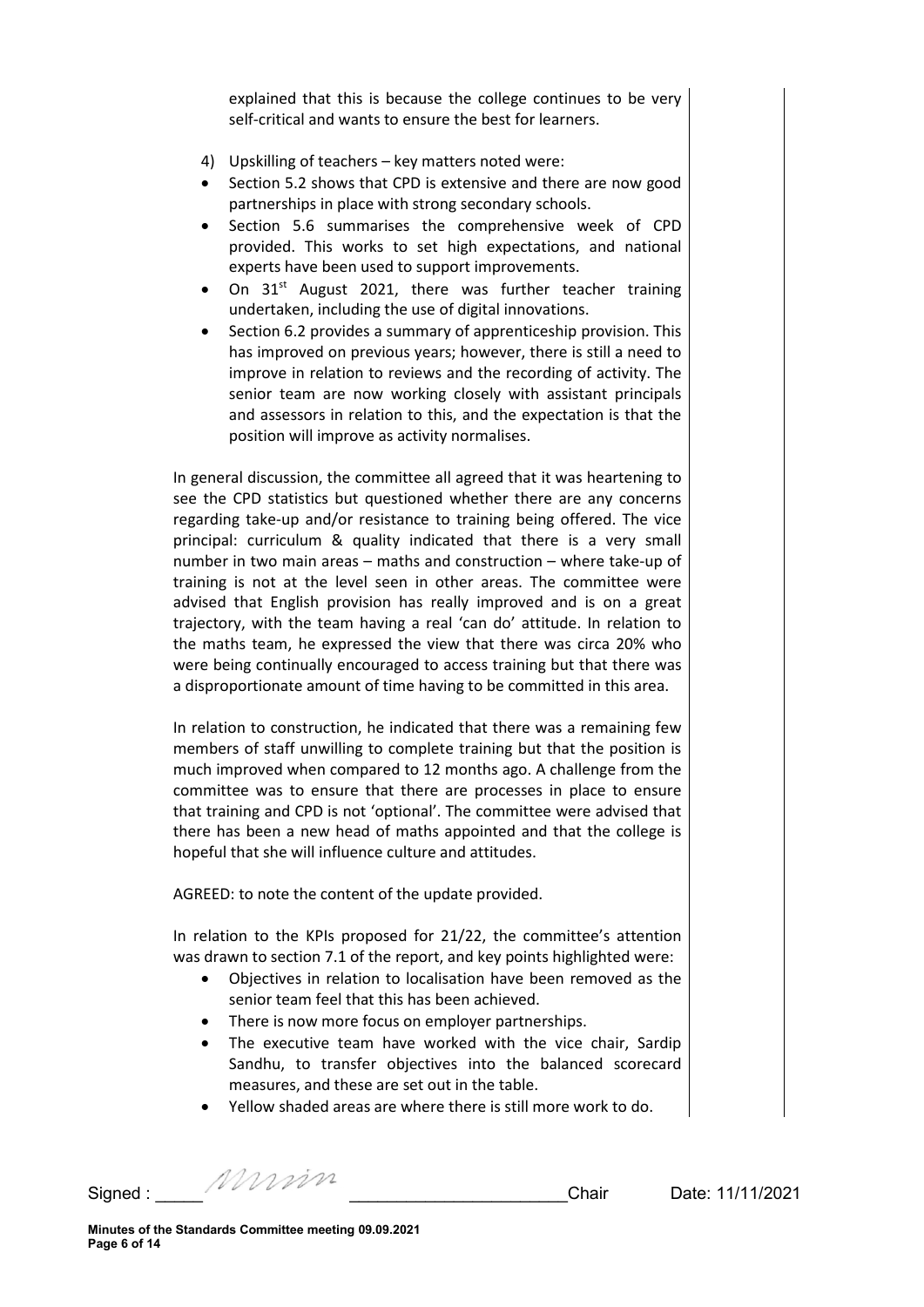|   | Green shaded areas are new objectives.                                                                                                                                                                                                                                                                                                                                                                                                                                                                                                                                                                                                                                                                   |                        |                  |
|---|----------------------------------------------------------------------------------------------------------------------------------------------------------------------------------------------------------------------------------------------------------------------------------------------------------------------------------------------------------------------------------------------------------------------------------------------------------------------------------------------------------------------------------------------------------------------------------------------------------------------------------------------------------------------------------------------------------|------------------------|------------------|
|   | The CEO expressed the view that there are probably a few too many in<br>the current iteration and that the intention is to look to rationalise<br>before presentation to board next month.                                                                                                                                                                                                                                                                                                                                                                                                                                                                                                               |                        |                  |
|   | A challenge from the committee was whether or not it is possible to<br>better report on how long the college has RAG-rated at a particular<br>colour: e.g., whether the is college standing still or improving. They<br>indicated that they would find it helpful to see a trend line.                                                                                                                                                                                                                                                                                                                                                                                                                   |                        |                  |
|   | One member of the committee asked whether it is possible to RAG-rate<br>against each element of ASPIRE. The CEO expressed the view that this<br>may clutter the document and detract from the overall position, and he<br>suggested instead to use the red RAG ratings to more fully explain where<br>there are issues and concerns.                                                                                                                                                                                                                                                                                                                                                                     |                        |                  |
|   | It was agreed that committee members would reflect upon the<br>proposals presented today and would email the CEO directly with any<br>thoughts and/or suggestions in the next two weeks (i.e., on or before<br>23rd September 2021).                                                                                                                                                                                                                                                                                                                                                                                                                                                                     | Standards<br>Committee | 23.09.21         |
| 8 | <b>EQUALITY &amp; DIVERSITY (STUDENTS) - DATA UPDATE AND EXCEPTIONS</b><br><b>REPORT</b>                                                                                                                                                                                                                                                                                                                                                                                                                                                                                                                                                                                                                 |                        |                  |
|   | The vice principal: communications, engagement & student experience<br>introduced this item and she explained that the intention was to propose<br>E&D measures for committee scrutiny. She advised that the new<br>statement of intent has been published on the website and the action<br>plan created is very much considered to be the starting point for<br>activities. The college is looking to quantify the starting point and will<br>then use data and KPIs to assess whether it is meeting expectations and<br>aspirations. In terms of 2020/21 data, this has not yet been finalised<br>given that there are some outstanding achievements, and this will be<br>updated at a future meeting. |                        |                  |
|   | In terms of the E&D focus areas, these are age, gender, ethnicity and<br>high needs. From information known to date, there are two areas to<br>address and to improve in relation to gaps. These are a) males in receipt<br>of free school meals, and b) high needs. The college wants to set KPIs<br>against these gaps, i.e., closing the gap by 6%.                                                                                                                                                                                                                                                                                                                                                   |                        |                  |
|   | She confirmed that:<br>This committee will receive an E&D report at each meeting<br>$\bullet$<br>Destinations are also key and, for 2020/21, information will be<br>$\bullet$<br>available so that a report can be presented at the next meeting.<br>This will then be used to agree 2021/22 KPIs.                                                                                                                                                                                                                                                                                                                                                                                                       | <b>VP CESE</b>         | Standing<br>item |
|   | The college has also used learner survey information to assess areas that                                                                                                                                                                                                                                                                                                                                                                                                                                                                                                                                                                                                                                |                        |                  |
|   |                                                                                                                                                                                                                                                                                                                                                                                                                                                                                                                                                                                                                                                                                                          |                        |                  |

Signed : \_\_\_\_\_ \_\_\_\_\_\_\_\_\_\_\_\_\_\_\_\_\_\_\_\_\_\_\_Chair Date: 11/11/2021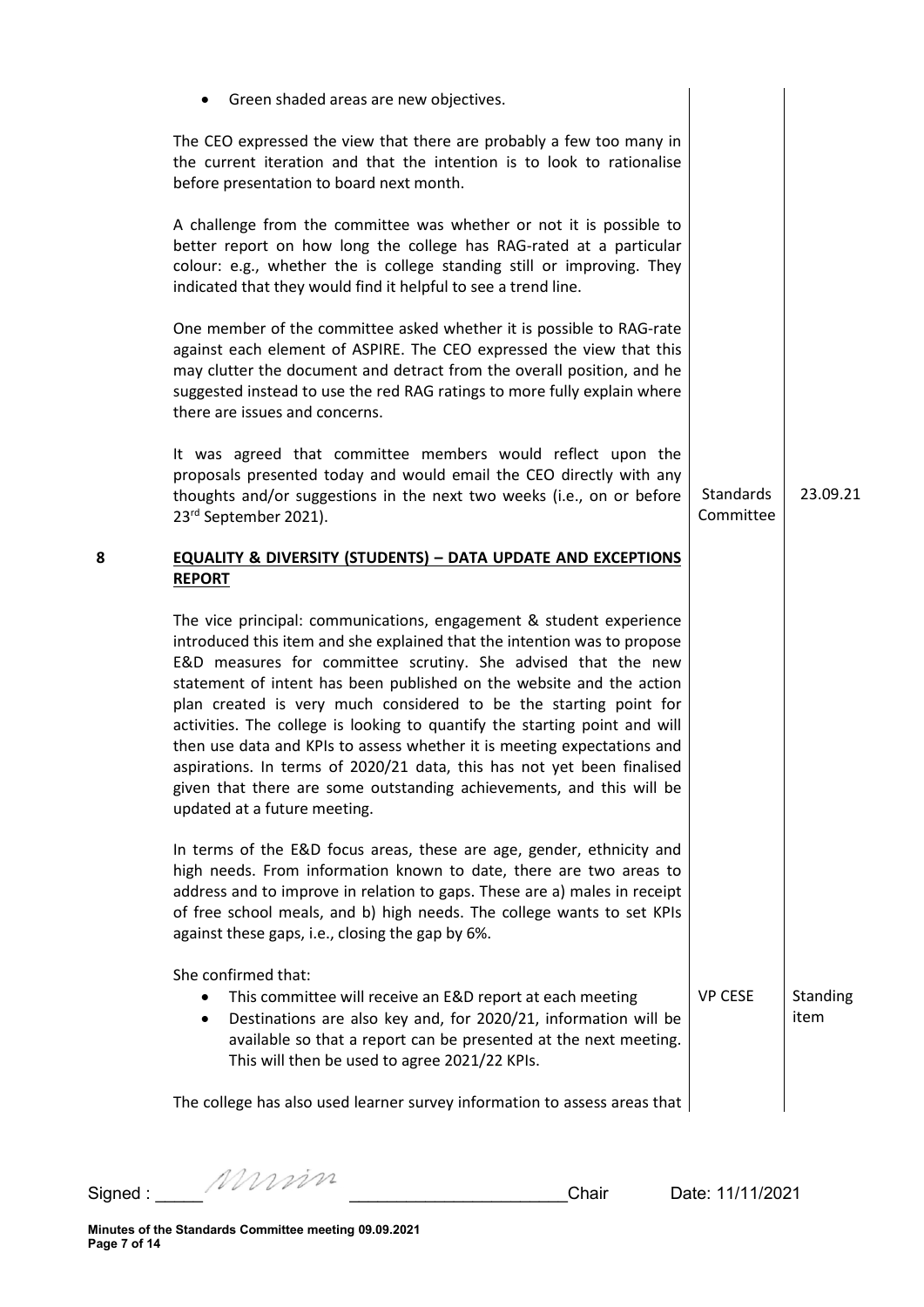| need to be addressed. Two areas where there was only a 90% positive<br>response relate to a) tutorials and b) bullying and harassment.                                                                                                                                                                                                                                                                                                                                                                                                                                                                                                 |                |           |
|----------------------------------------------------------------------------------------------------------------------------------------------------------------------------------------------------------------------------------------------------------------------------------------------------------------------------------------------------------------------------------------------------------------------------------------------------------------------------------------------------------------------------------------------------------------------------------------------------------------------------------------|----------------|-----------|
| One member of the committee asked what the rate of return was for the<br>student survey. The committee were advised that this was 67% and that<br>QDP, who facilitated the survey, class this as a good return. One member<br>of the committee asked whether it is possible to identify the 10% who<br>did not give a positive response and assess whether there are any<br>trends. The vice principal: communications, engagement and student<br>experience confirmed that it is possible to drill down by curriculum area<br>and, also, personal characteristics so that more granular analysis can be<br>undertaken.                |                |           |
| She indicated that the aim is to improve these two indicators and that, to<br>support this, there will be:<br>a) A revised tutorial system.<br>b) Significant work completed to ensure positive behaviour<br>management. The target is to get to at least 95% positive<br>responses, and this will be part of an annual assessment.                                                                                                                                                                                                                                                                                                    |                |           |
| In terms of those students who have EHCPs, the college wants to set a<br>target that ensures that they move to the next level. The same applies to<br>foundation studies students.                                                                                                                                                                                                                                                                                                                                                                                                                                                     |                |           |
| It was agreed that targets would be proposed at the next meeting, given<br>that the college is currently awaiting final destinations info. The<br>committee were advised that there are three points in the year where<br>the college collects destinations data.                                                                                                                                                                                                                                                                                                                                                                      | <b>VP CESE</b> | Nov. 2021 |
| In terms of E&D information for staff, the Workforce Development<br>Committee will undertake a similar review and will have reports to each<br>meeting. In terms of student information, it was agreed that exception<br>reports would be provided to each meeting of the Standards Committee.                                                                                                                                                                                                                                                                                                                                         |                |           |
| A challenge from one governor was in terms of what the college will do<br>to close the gap that exists in relation to high needs and boys in receipt<br>of free school meals. They asked whether it is possible to learn from<br>other colleges. The vice principal: curriculum & quality confirmed that<br>the college is working with Weston College and that this will give<br>opportunities; however, all colleges tend to have similar issues. The aim<br>is to ensure that these two categories of students are given a broad<br>range of opportunities to help them realise aspirations and enable them<br>to make connections. |                |           |
| An observation made by one member of the committee was that there<br>hard-wired<br>really<br>socioeconomic<br>some<br>issues,<br>they<br>are<br>and<br>acknowledged that the college does have some really positive E&D data<br>to be proud of. That said, it was acknowledged that there are some really<br>practical things that the college can do to help close the gaps.                                                                                                                                                                                                                                                          |                |           |
|                                                                                                                                                                                                                                                                                                                                                                                                                                                                                                                                                                                                                                        |                |           |

Signed : \_\_\_\_\_ \_\_\_\_\_\_\_\_\_\_\_\_\_\_\_\_\_\_\_\_\_\_\_Chair Date: 11/11/2021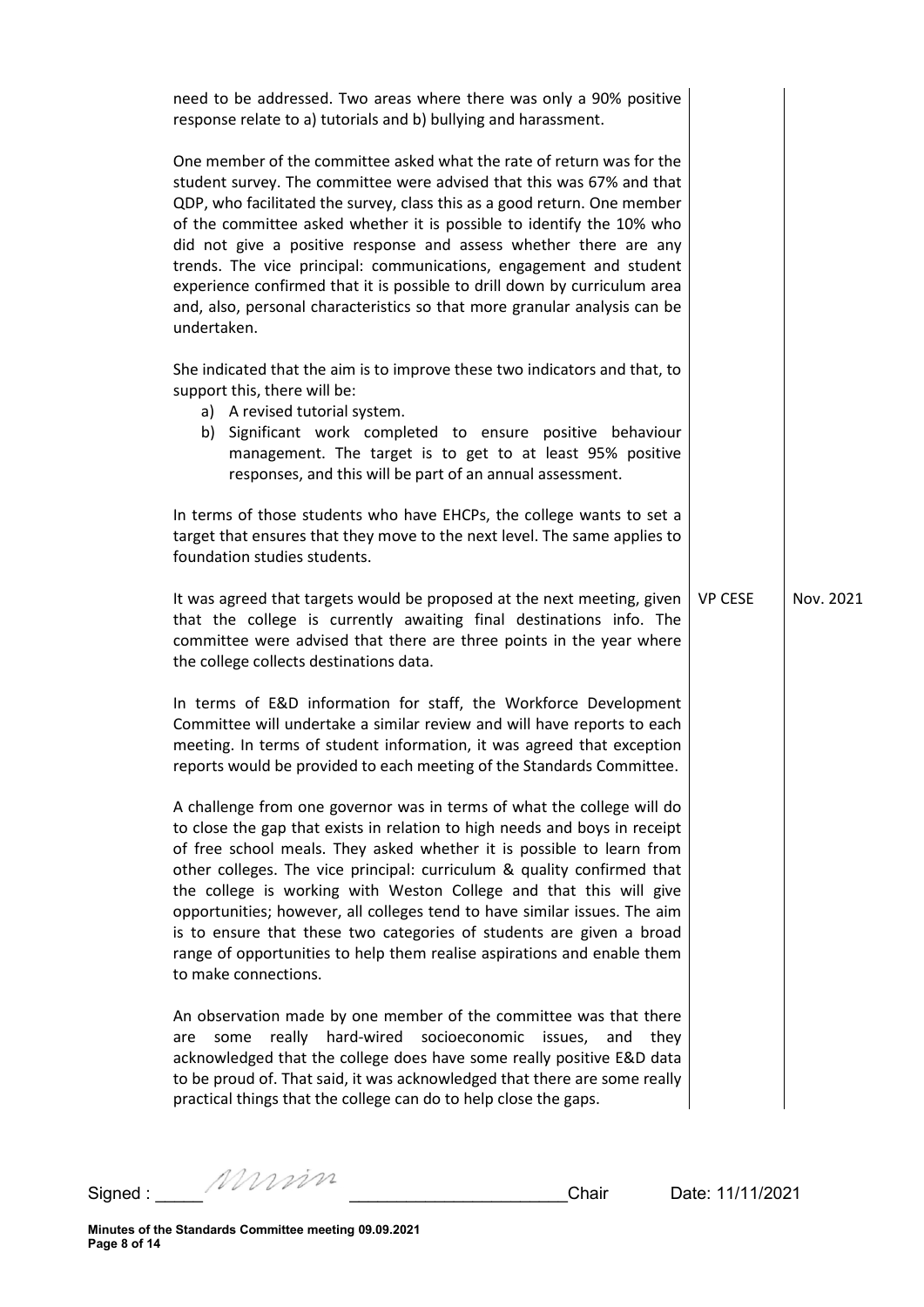AGREED: to note the content of the update provided.

### **9 RISK REPORT – WITH A FOCUS ON RED RAG-RATED ITEMS**

The vice principal: curriculum & quality introduced this item and expressed the view that it is highly likely that the college will be inspected this year, as February 2022 is the five-year anniversary of the last inspection. The committee were reminded that, at the last inspection, the college was judged to be 'requires improvement' for study programmes.

Red RAG-rated items were considered in turn.

- 1) ASPIRE
	- The college was described as 'turbo-charging' the focus in this area to ensure impact.
	- Governors' attention was specifically drawn to sections 3.1, 3.2 and 3.4 of the report.
	- There is more work to do in relation to curriculum planning, and this will happen over six rounds of review.
	- The college has cross-cutting colleagues who will act as critical friends.
	- The college is intensifying the curriculum focus as detailed in section 3.5.
	- The college is taking on industry/employer feedback an example given was in relation to health and social care's BTEC level 2 course in leisure and activity and new provision in sport.
	- The college believes that it is responding well to the risks in the curriculum.
- 2) Grade 3 at Ofsted
	- There are still some areas to improve, including teaching and apprenticeship provision; however, there is much to celebrate and be proud of.
	- Section 4.1 confirms that there has been excellent buy-in to the SAR process and that staff really understand the EIF.
	- There is now a much stronger team in health and social care.
	- In maths, there are now new teachers in post who will support improvements.
	- The QIP is very detailed and granular and there is confidence that the college is being sufficiently self-critical.
	- Rate your course initiatives have really helped to focus on actions required.
	- Section 4.7 confirms that governors are effective and have a focus on the impact of teaching and learning.
- 3) Teacher-assessed grades

Signed : \_\_\_\_\_ \_\_\_\_\_\_\_\_\_\_\_\_\_\_\_\_\_\_\_\_\_\_\_Chair Date: 11/11/2021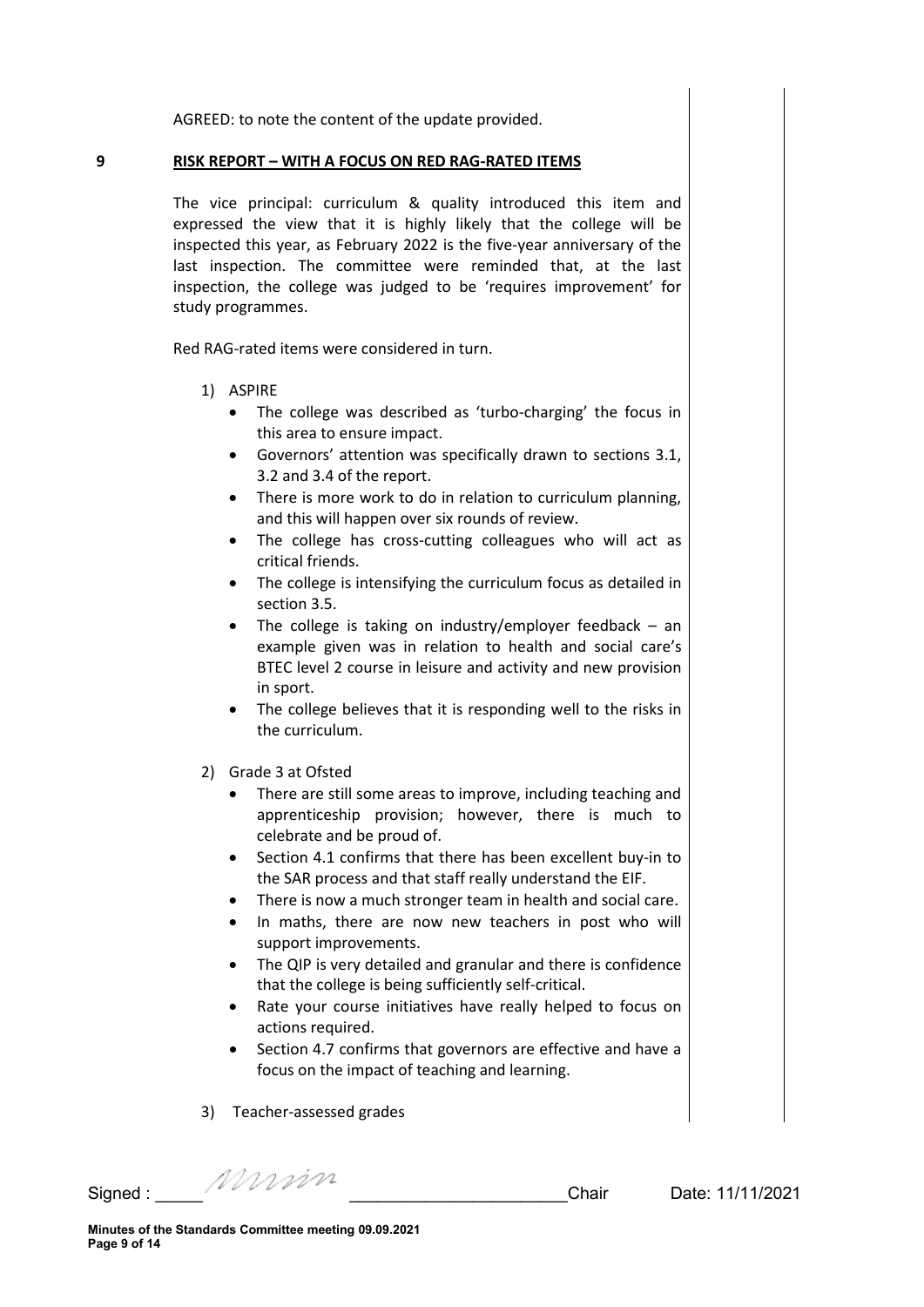- The process was subject to scrutiny, with only a few areas that saw a decline.
- There was very limited grade challenge from awarding organisations, which shows confidence in the college's processes. The college has confidence regarding robustness of the TAG process.
- The report will now move away from TAGs and will focus on 'missed learning'.
- There are a higher proportion of learners with GCSE grade 4; however, what the college is seeing is that they don't have the maths and English skills to assess some level 3 vocational courses (e.g., engineering).
- There are a number of opportunities provided to catch up, and this is contextualised within vocational areas and not discrete maths and English groups.

A question and challenge from the group was in terms of risks surrounding A Levels. These were acknowledged to be growth, teachers who have left the organisation, and some agency staff who are filling the gap. This was felt to be a short-term risk, and the committee asked what the college is doing to mitigate. Some examples of mitigation were provided, including:

- Upskilling
- Increased management capacity
- Close monitoring of inexperienced staff
- Robust monitoring arrangements
- A granular approach taken to performance
- The college is aiming for Chesterfield Road to be a centre of excellence
- Focus on retention.

AGREED: to note the content of the update provided.

# **10 TEL ROLLOUT ACTIONS REPORT ACTION PLAN 2021/22**

Jane Fishwick introduced this item and confirmed that the action plan now includes all KPIs; however, she highlighted the fact that the new Jisc survey does not include all the questions that were anticipated. The college has, therefore, reviewed the KPIs and firmly believes that they should be retained as drafted, as they are considered to be important and. There is, therefore, a meeting planned with Jisc in September to see if there is room to add further questions. If they will not add the questions back in, the intention is for the college to run its own survey.

The committee were given an update on progress this week, including:

- Intention to retain the KPIs as presented.
- The staff induction includes online safety, but there is a need to do more with longer-serving members of staff. The college will require a new training module to be completed.

Signed : \_\_\_\_\_ \_\_\_\_\_\_\_\_\_\_\_\_\_\_\_\_\_\_\_\_\_\_\_Chair Date: 11/11/2021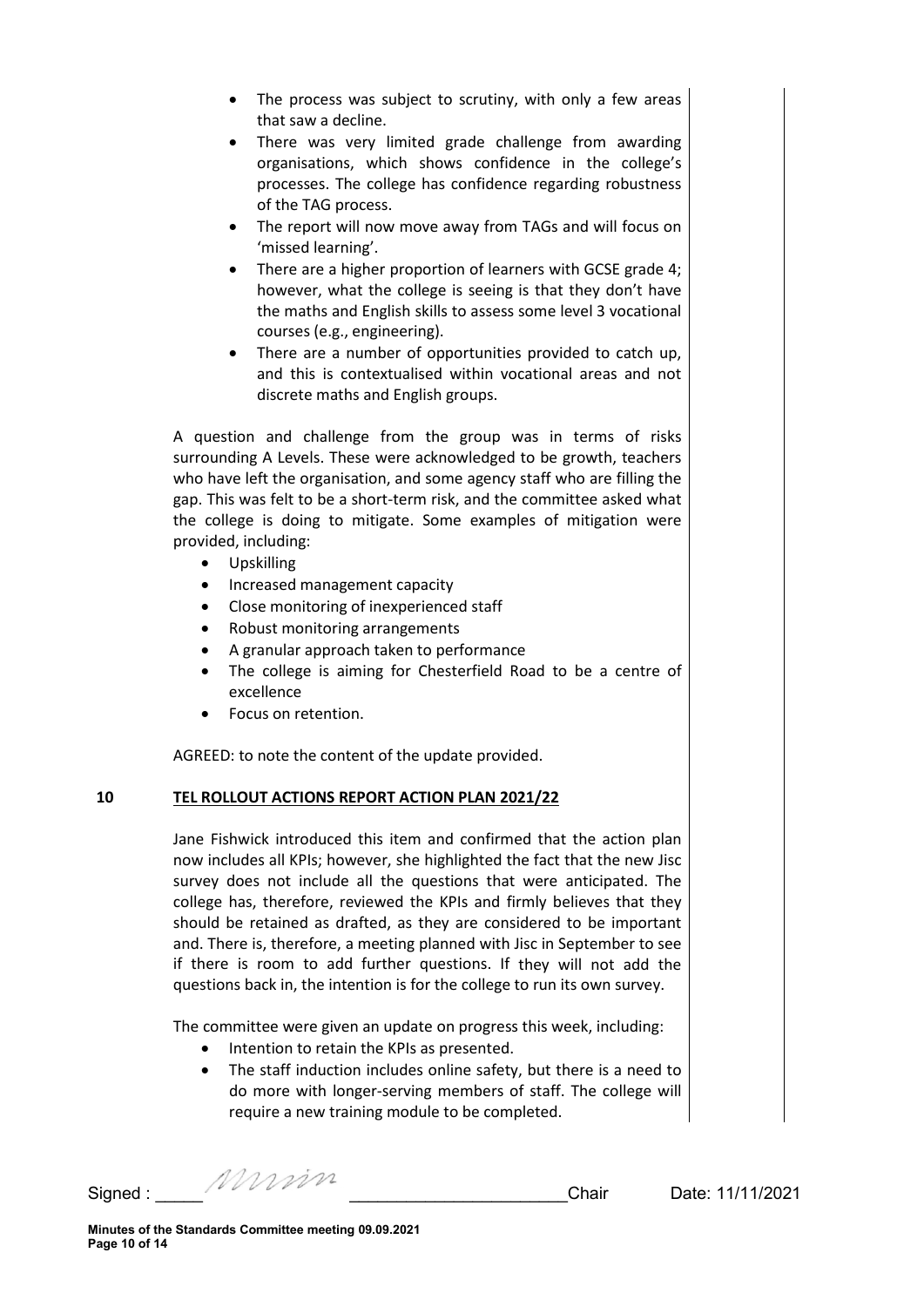- Employer engagement with OneFile needs to improve.
- Incubator status has been applied for through Microsoft.
- There has been an EdTech programme presentation to staff.
- Step-up programme.
- TEL launch in college.
- Laptops for learners.

The committee were advised that there is a strong belief in the strategy and it is envisaged that the plan will revolutionise teaching and learning.

AGREED to note the content of the update provided.

#### **11 SAFEGUARDING AND PREVENT**

The vice principal: communications, engagement and student experience introduced her detailed written reports and confirmed that a number of aspects were covered, including:

- 1) Annual report for 2020/21 key matters noted were:
- The action plan at appendix 1 highlights where movements have been made.
- The focus is on contextualised safeguarding, and the college is now looking to extend the pilot. Some WNC students are hoping to undertake some of the project work.
- Peer mentoring has not moved on as much as the college would have wanted and, therefore, this has rolled into 2021/22 as an action.
- The safeguarding audit was completed and led to a comprehensive action plan.
- The security guard has been brought back to the Derby Road site.
- A new system called CPOMS will be introduced this month; this is a real positive.
- Smoothwall will be in college by the end of the month; it was explained that this tracks PC activity.
- There is only one action outstanding this relates to the revised staff code of conduct.
- In relation to Keeping Children Safe in Education, only 85% of staff have confirmed that they have read and understood, and the focus is getting to 100% much earlier this academic year.
- Section 4 is the data report particularly highlighted was the low number of Prevent referrals.
- The report summarises where the college is at the end of the year in terms of referrals, EHCPs and child in need.
- The college is currently supporting five students in relation to allegations of rape, all of which relate to circumstances outside of college.
- There have been a number of attempts made on life, as detailed

Signed : \_\_\_\_\_ \_\_\_\_\_\_\_\_\_\_\_\_\_\_\_\_\_\_\_\_\_\_\_Chair Date: 11/11/2021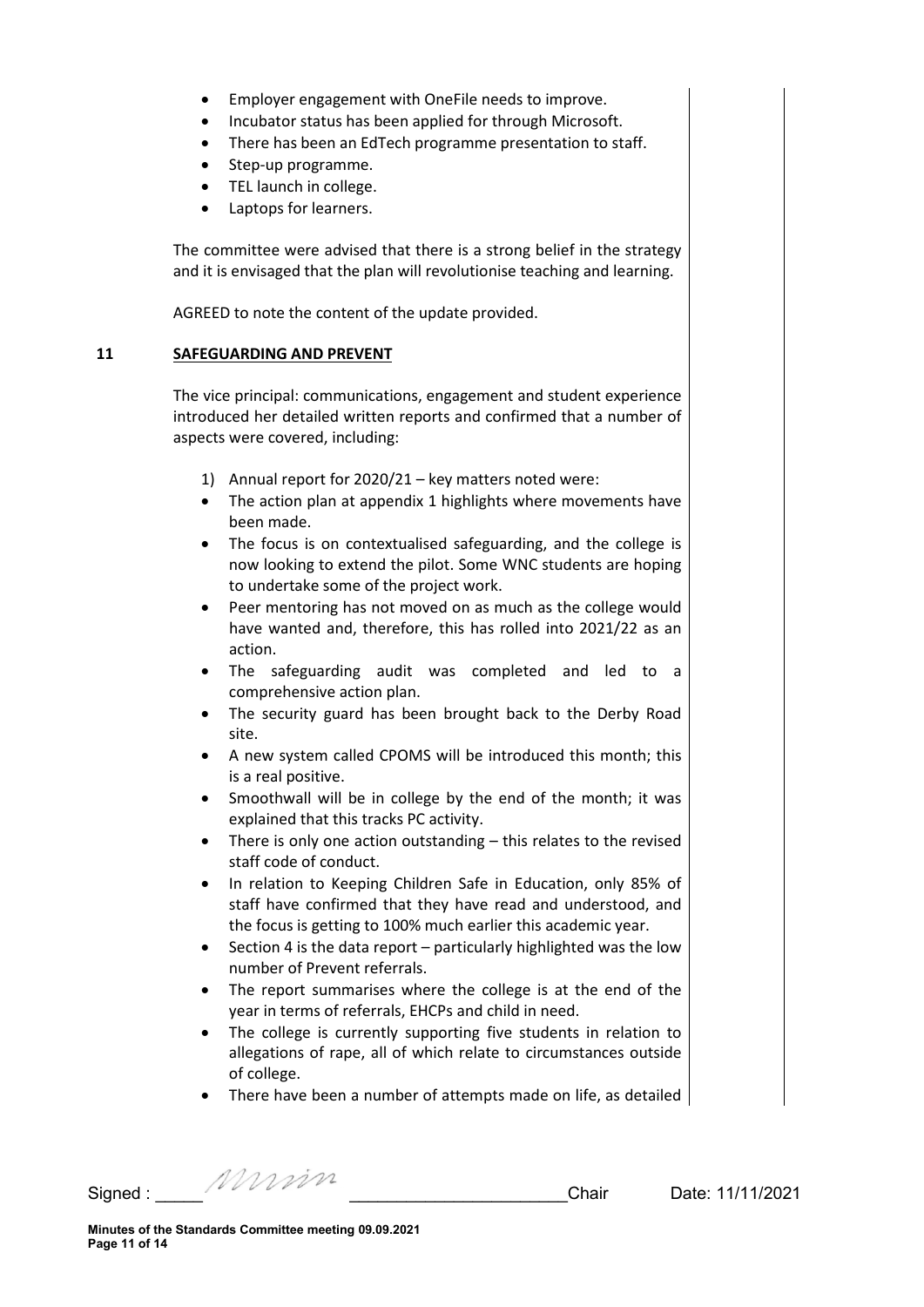in section 12.

- There are 48 individual risk assessments, as set out in section 13.
- There have been a number of mapping meetings, as set out in section 14.
- Section 15 is new and ensures a focus on the most vulnerable students. The college needs to do more work in this area in relation to attendance and really helping staff to better understand student challenges.
- Data will be scrutinised by the Safeguarding Steering Group.
- Partner providers  $-$  statistics predominately relate to three partners with the vast majority of the issues relating to mental health.

One member of the committee asked what more the college can do to support those students who are coming off CiN and CP so as to avoid it feeling like a 'cliff edge'. All agreed that transition was key.

The committee asked whether there were any concerns regarding employer understanding of safeguarding. The vice principal: communications, engagement and student experience described this as an ongoing piece of work and acknowledged that it was a mixed picture. She indicated that larger organisations with a HR team are effective but that there is still more work to do with the smaller micro-businesses.

2) Safeguarding procedures 2021/22

The committee's attention was drawn to the detailed documents, and the group were invited to approve the revised procedures presented. Also considered was the:

- Action plan
- Prevent risk register for 2021/22 and an update on CPOMS.

The committee were advised that a national independent review of children's social care has raised a number of issues, including:

- Continuity of support
- Transition to adulthood
- The fact that the protection system focuses on investigation rather than support.

The committee were advised that the college is working on a pledge for learners who are or have been in care/in receipt of a social worker.

AGREED:

- a) To note the content of the updates provided
- b) Approve the revised safeguarding procedures as presented.

### **12 PROJECTS UPDATE**

The vice principal: curriculum & quality provided an update on a number

Signed : \_\_\_\_\_ \_\_\_\_\_\_\_\_\_\_\_\_\_\_\_\_\_\_\_\_\_\_\_Chair Date: 11/11/2021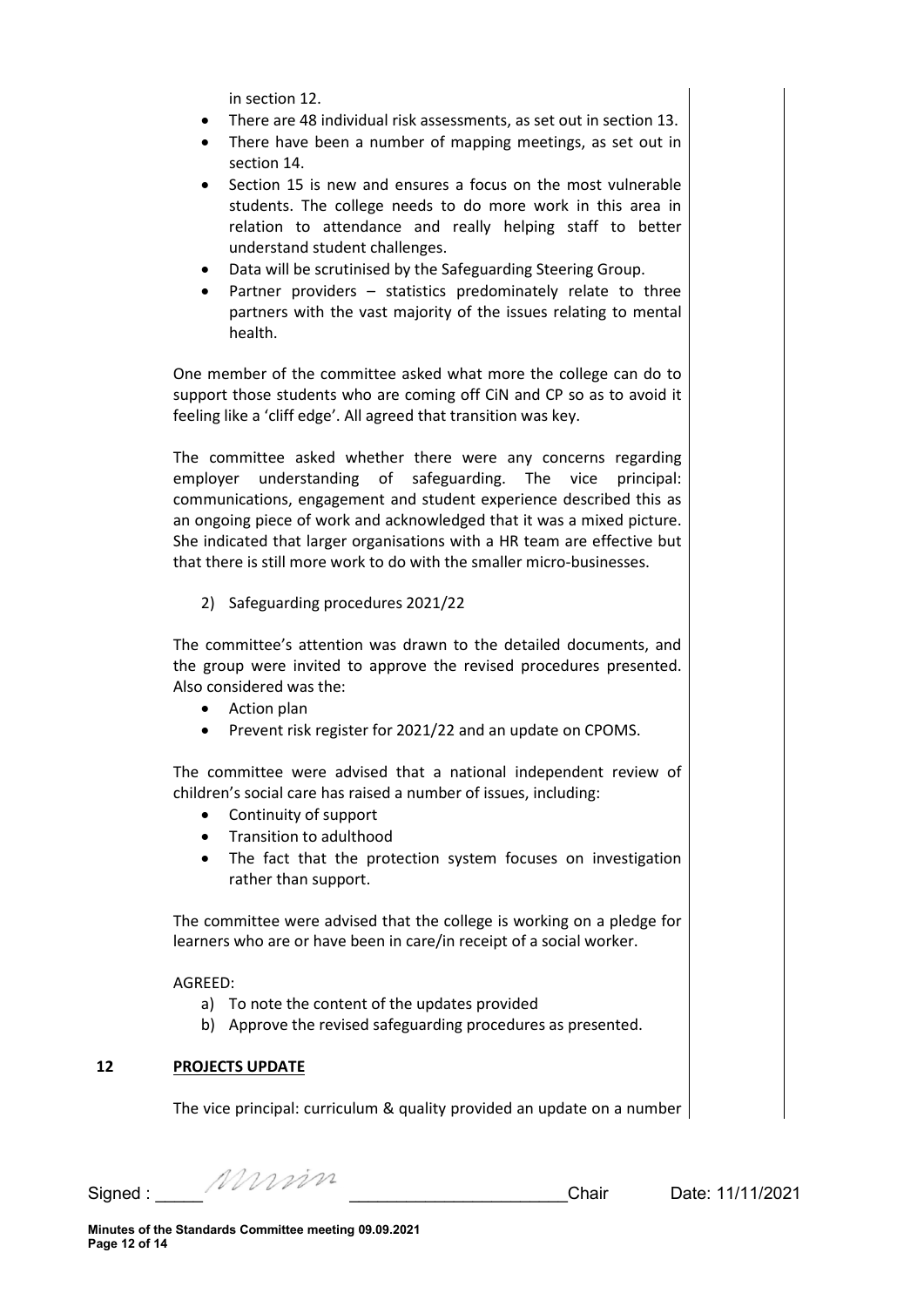of initiatives, including:

- 1) FE Professional Development Fund
	- This is a bid with Weston College, Blackburn College, and a training provider
	- The focus is on industry placement CPD
	- It would mean circa £100k to the college if successful
	- Would allow incentives to employers to allow staff to work with them
	- Industry CPD placement is needed more in some curriculum areas than others
	- The college is currently not sure when it will hear the bid outcome.
- 2) Strategic Development Fund
	- This has been approved in principle with partners
	- Funding to the college is £1.15 million
	- Focuses on robotics and automation and ensuring that there is a way of getting training out to others (e.g., schools and colleges)
	- The next stage is review by a senior civil servant panel and it will then need ministerial approval
	- Funds have to be spent by March 2022.
- 3) Community Renewal Fund
	- The bid was submitted on  $17<sup>th</sup>$  May 2021 but no outcomes communication has as yet been received. The college has taken some action at risk and has employed an individual to move forward in this area.
	- The aim is to be able to go out to employers and dynamically respond to their requirements.
	- Funding has to be spent by March 2022.
- 4) Towns Fund projects
	- The college is involved in four projects, with one being in Mansfield and three in Ashfield.
	- There is an £8.3 million capital project at Chesterfield Road with an opening date target of 2024.
	- Civil engineering centre.
	- Town centre construction and motor vehicle centre.
	- Automated distribution centre (£20 million) with an opening date of 2024.
- 5) Skills Access Fund
	- Work in relation to the Skills Access Hub is ongoing and is meeting target.

AGREED: to note the content of the update provided.

Signed : \_\_\_\_\_ \_\_\_\_\_\_\_\_\_\_\_\_\_\_\_\_\_\_\_\_\_\_\_Chair Date: 11/11/2021